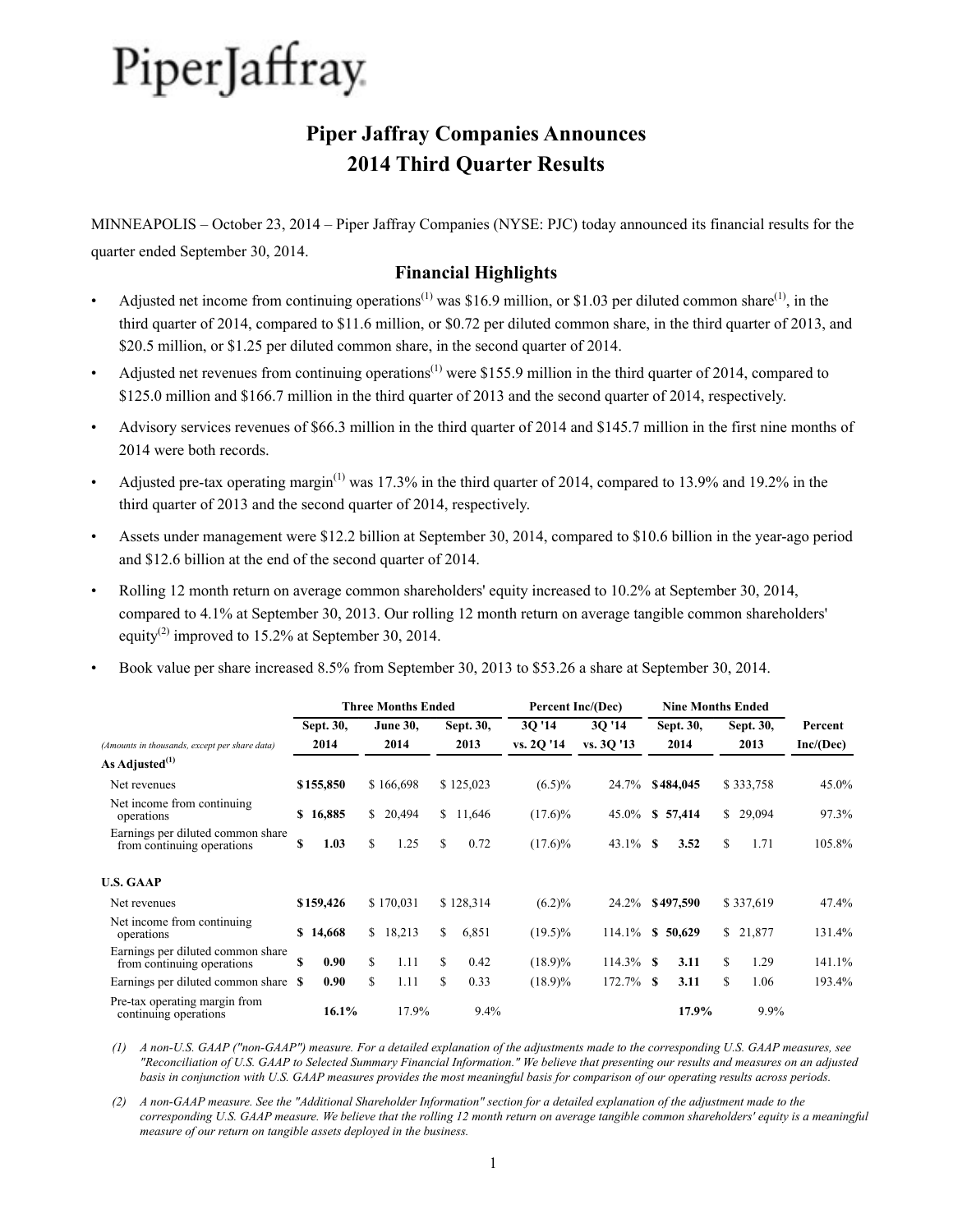For the third quarter of 2014, on a U.S. GAAP basis, net revenues from continuing operations were \$159.4 million, and net income from continuing operations was \$14.7 million, or \$0.90 per diluted common share.

"Our results for the third quarter continue to build on our strong performance throughout the year," said Andrew S. Duff, Chief Executive Officer and Chairman, "Record revenues in our Advisory business reflect the investments we have made in this business over the past several years and solid progress by our Investment Banking teams."

#### **Third Quarter Results from Continuing Operations – Non-GAAP Basis**

Throughout the Adjusted Consolidated Results and Business Segment Results sections of this press release we present financial measures that are not prepared in accordance with U.S. generally accepted accounting principles ("U.S. GAAP"). The non-GAAP financial measures include adjustments to exclude (1) revenues and expenses related to noncontrolling interests, (2) amortization of intangible assets related to acquisitions, (3) compensation for acquisition-related agreements, and (4) restructuring and acquisition integration costs. Management believes that presenting results and measures on an adjusted basis in conjunction with U.S. GAAP measures provides the most meaningful basis for comparison of its operating results across periods. For a detailed explanation of the adjustments made to the corresponding U.S. GAAP measures, see "Reconciliation of U.S. GAAP to Selected Summary Financial Information."

#### **Adjusted Consolidated Results**

For the third quarter of 2014, adjusted net revenues were \$155.9 million, up 25% compared to \$125.0 million in the third quarter of 2013 due primarily to higher advisory services revenues. Adjusted net revenues decreased 7% compared to the second quarter of 2014 due to lower equity and debt financing revenues, partially offset by higher advisory services revenues.

For the third quarter of 2014, adjusted compensation and benefits expenses were \$95.9 million, up 22% compared to the third quarter of 2013 due to improved financial results. Adjusted compensation and benefits expenses decreased 6% compared to the second quarter of 2014.

For the third quarter of 2014, adjusted compensation and benefits expenses were 61.5% of adjusted net revenues, compared to 62.7% and 61.0% for the third quarter of 2013 and the second quarter of 2014, respectively. The adjusted compensation ratio decreased compared to the year-ago period due to an increased revenue base.

Adjusted non-compensation expenses were \$33.1 million for the third quarter of 2014, up 14% compared to the year-ago period and essentially flat compared to the second quarter of 2014. Adjusted non-compensation expenses were higher compared to the third quarter of 2013 due primarily to one- time incremental occupancy costs related to our office space in New York City, higher third party marketing fees associated with our asset management business, and higher professional fees.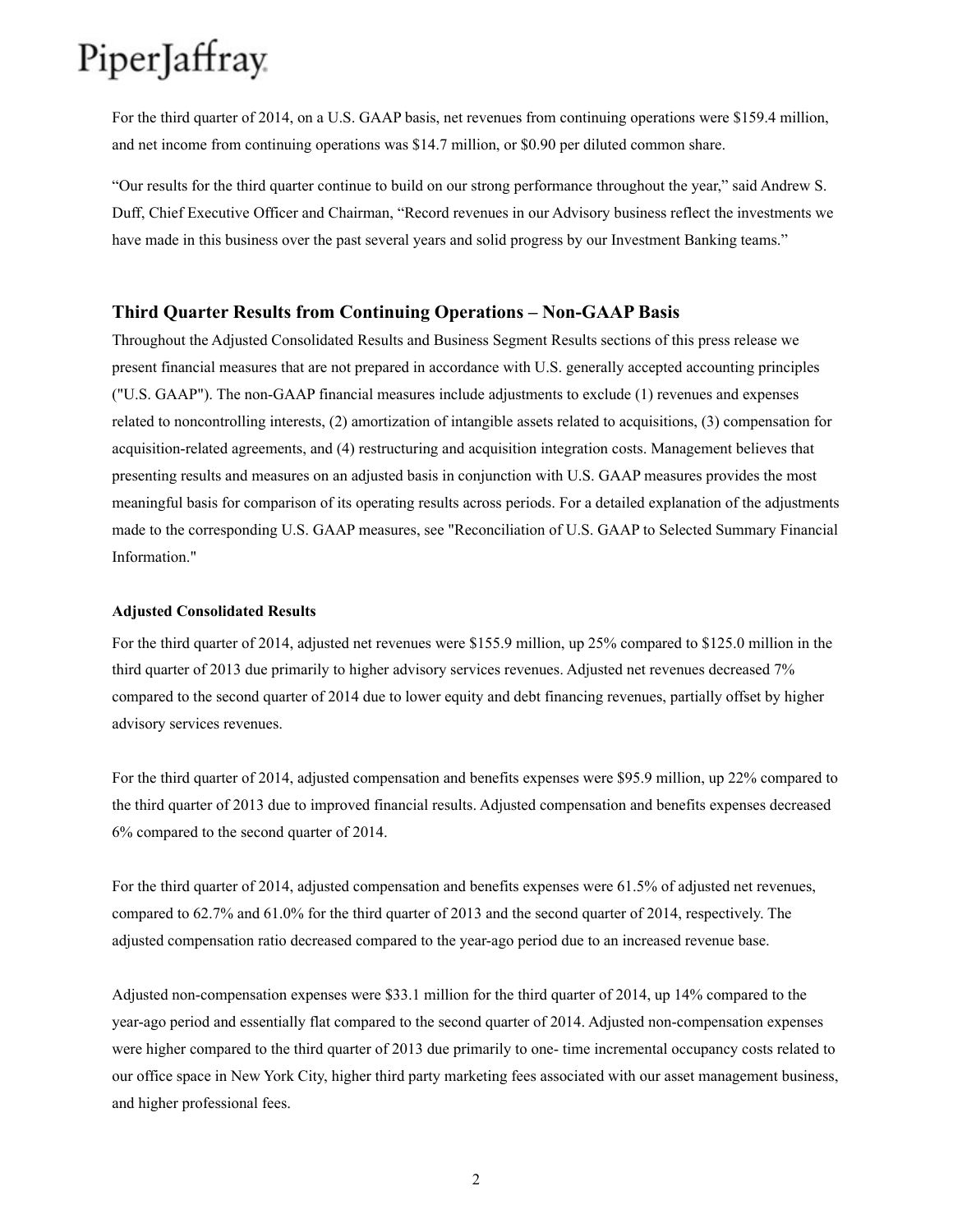#### **Business Segment Results**

The firm has two reportable business segments: Capital Markets and Asset Management. Consolidated net revenues and expenses are fully allocated to these two segments. The operating results of our Hong Kong capital markets business, which we shut down in 2012, and FAMCO, an asset management subsidiary sold in the second quarter of 2013, are presented as discontinued operations for all periods presented.

#### *Capital Markets*

For the quarter, Capital Markets generated adjusted pre-tax operating income of \$19.8 million, compared to \$9.8 million and \$23.1 million in the third quarter of 2013 and the second quarter of 2014, respectively.

Adjusted net revenues were \$135.9 million, up 27% compared to the year-ago period and down 6% from the second quarter of 2014.

- Equity financing revenues of \$14.3 million decreased 53% and 68% compared to the third quarter of 2013 and the second quarter of 2014, respectively. Revenues decreased compared to both periods due to fewer completed transactions and lower revenue per transaction.
- Debt financing revenues were \$14.4 million, up 13% compared to the year-ago period due to more completed transactions, and down 28% compared to the second quarter of 2014 due to fewer completed transactions.
- Advisory services revenues were \$66.3 million, up 228% and 67% compared to the third quarter of 2013 and the second quarter of 2014, respectively. Revenues increased compared to both periods due to more completed transactions and higher revenue per transaction.
- Equity institutional brokerage revenues of \$16.7 million decreased 27% compared to the third quarter of 2013 due to lower client trading volumes, the absence of block trades during the quarter and losses from our equity strategic trading activities. Revenues decreased 9% compared to the second quarter of 2014 due to lower client trading volumes and losses from our equity strategic trading activities.
- Fixed income institutional brokerage revenues were \$22.7 million, up 33% and 8% compared to the third quarter of 2013 and the second quarter of 2014, respectively. Revenues increased compared to the year-ago period due primarily to higher trading gains.
- Management and performance fees earned from managing our alternative asset management funds were \$1.4 million, compared to \$1.1 million in the year-ago period and essentially flat compared to the sequential quarter.
- Adjusted investment income, which includes gains and losses on our investments in the merchant banking fund and the municipal bond fund that we manage for third-party investors, and other firm investments, was \$1.6 million, compared to \$4.6 million in the year-ago period and \$1.7 million in the second quarter of 2014. The decrease compared to the third quarter of 2013 was due to lower gains on our merchant banking investments.
- Long-term financing expenses, which primarily represents interest paid on the firm's variable rate senior notes, were \$1.6 million, down slightly compared to \$1.8 million and \$1.7 million in the third quarter of 2013 and the second quarter of 2014, respectively.
- Adjusted operating expenses for the third quarter of 2014 were \$116.1 million, up 19% compared to the third quarter of 2013. The increase primarily resulted from higher compensation expenses due to improved operating results and business expansion. Compared to the second quarter of 2014, adjusted operating expenses decreased 5% due to lower compensation expenses.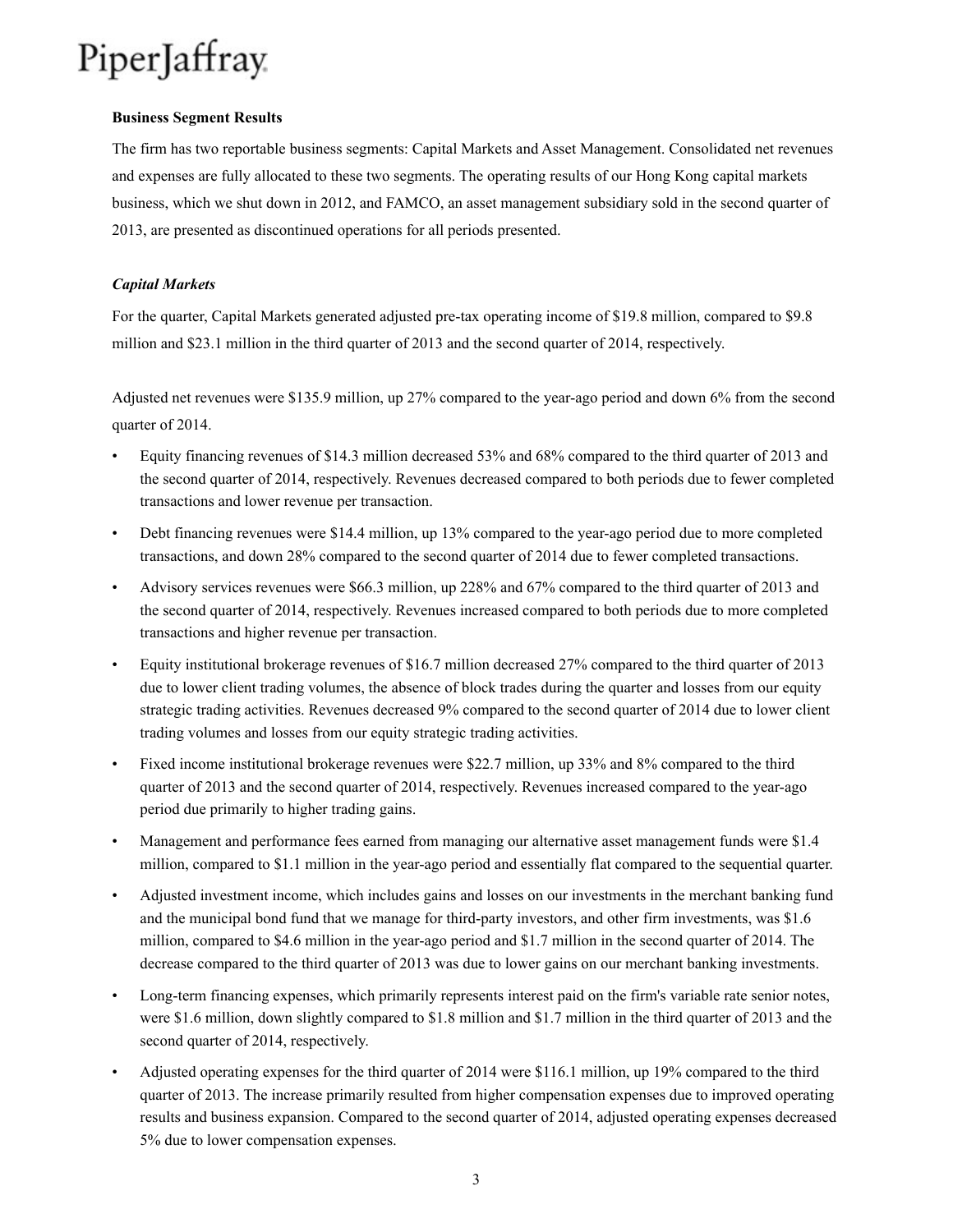• Adjusted segment pre-tax operating margin was 14.6% compared to 9.1% in the year-ago period and 15.9% in the second quarter of 2014. Adjusted pre-tax operating margin improved compared to the third quarter of 2013 due to higher net revenues and decreased compared to the sequential quarter due to lower net revenues.

#### *Asset Management*

For the quarter ended September 30, 2014, Asset Management generated adjusted pre-tax operating income of \$7.1 million, compared to \$7.7 million and \$8.9 million in the third quarter of 2013 and the second quarter of 2014, respectively.

Net revenues were \$20.0 million, up 11% compared to the third quarter of 2013 and down 9% compared to the second quarter of 2014. The increase compared to the year-ago period was due to higher management fees from increased assets under management (AUM) driven by net market appreciation. Net revenues declined compared to the sequential quarter due to lower investment income, and lower management fees from decreased AUM.

- Adjusted operating expenses for the current quarter were \$12.8 million, up 24% compared to the year-ago period due to higher compensation and non-compensation expenses, and down slightly compared to the second quarter of 2014.
- Adjusted segment pre-tax operating margin was 35.7%, compared to 42.6% in the year-ago period and 40.7% in the second quarter of 2014. Adjusted segment pre-tax operating margin declined relative to the third quarter of 2013 due to higher non-compensation expenses, and declined from the sequential quarter due to lower investment income.
- AUM was \$12.2 billion at the end of the third quarter of 2014, compared to \$10.6 billion in the year-ago period and \$12.6 billion at the end of the second quarter of 2014. The decrease in AUM compared to sequential quarter was driven by net market depreciation.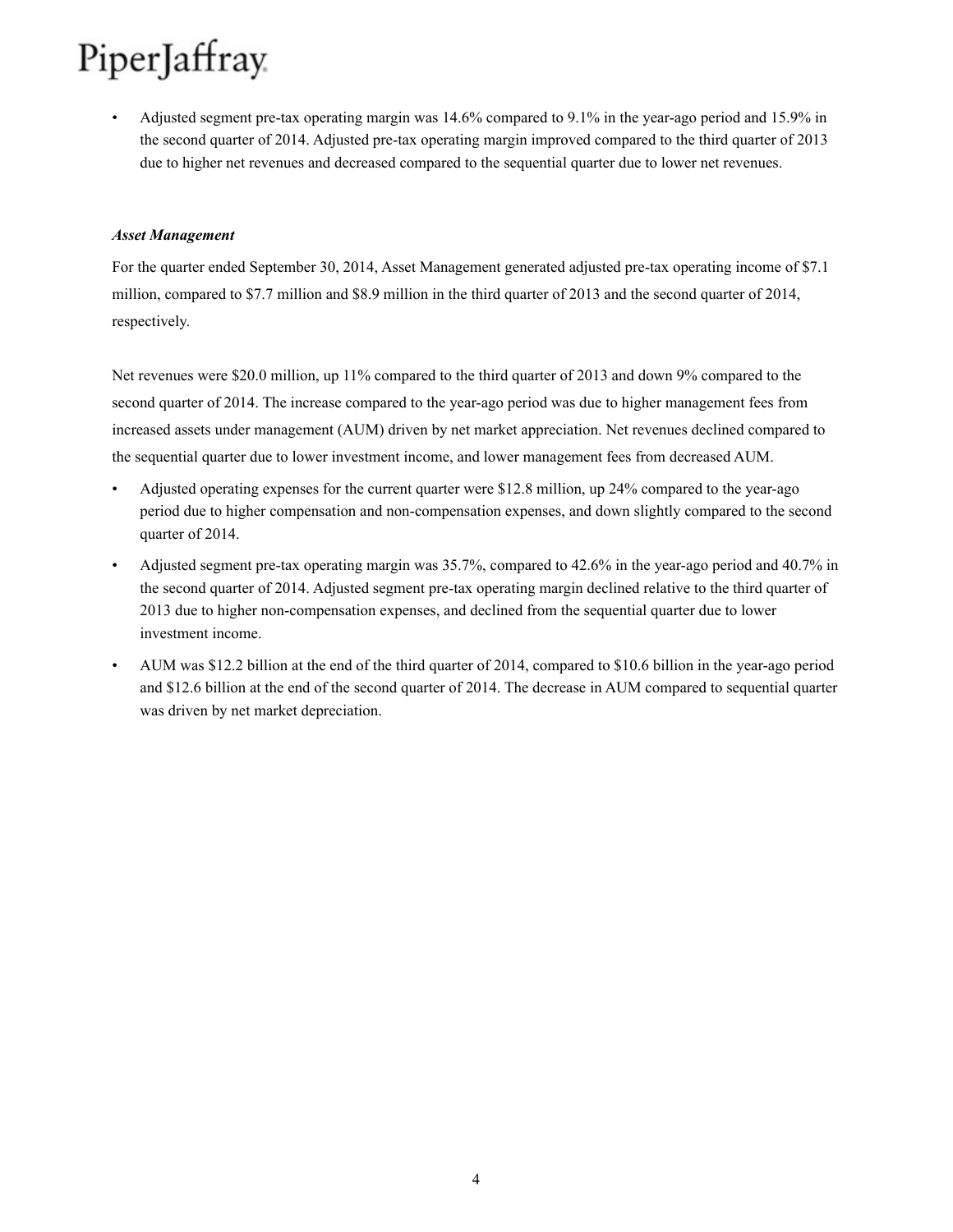### **Additional Shareholder Information\***

|                                                                                      |                 | <b>For the Quarter Ended</b> |                 |
|--------------------------------------------------------------------------------------|-----------------|------------------------------|-----------------|
|                                                                                      | Sept. 30, 2014  | June 30, 2014                | Sept. 30, 2013  |
| <b>Full time employees</b>                                                           | 1,029           | 999                          | 1,002           |
| <b>Equity financings</b>                                                             |                 |                              |                 |
| $#$ of transactions                                                                  | 15              | 33                           | 27              |
| Capital raised                                                                       | \$3.5 billion   | \$9.2 billion                | \$4.8 billion   |
| <b>Negotiated tax-exempt issuances</b>                                               |                 |                              |                 |
| $#$ of transactions                                                                  | 85              | 112                          | 61              |
| Par value                                                                            | \$1.8 billion   | \$2.4 billion                | \$1.3 billion   |
| Mergers & acquisitions                                                               |                 |                              |                 |
| $#$ of transactions                                                                  | 22              | 16                           | 11              |
| Aggregate deal value                                                                 | \$4.7 billion   | \$3.7 billion                | \$1.2 billion   |
| <b>Asset Management</b>                                                              |                 |                              |                 |
| <b>AUM</b>                                                                           | \$12.2 billion  | \$12.6 billion               | \$10.6 billion  |
| Common shareholders' equity                                                          | \$804.6 million | \$787.8 million              | \$707.4 million |
| Number of common shares outstanding<br>(in thousands)                                | 15,109          | 14,995                       | 14,404          |
| Rolling 12 month return on average<br>common shareholders' equity **                 | 10.2%           | 9.2%                         | 4.1%            |
| Rolling 12 month return on average tangible<br>common shareholders' equity $\dagger$ | 15.2%           | 13.9%                        | 6.1%            |
| Book value per share                                                                 | \$53.26         | \$52.54                      | \$49.11         |
| Tangible book value per share $\ddagger$                                             | \$37.05         | \$36.06                      | \$31.56         |

\* Number of employees, transaction data, and AUM reflect continuing operations; other numbers reflect continuing and discontinued results.

\*\* Rolling 12 month return on average common shareholders' equity is computed by dividing net income applicable to Piper Jaffray Companies' for the last 12 months by average monthly common shareholders' equity.

† Rolling 12 month return on average tangible common shareholders' equity is computed by dividing net income applicable to Piper Jaffray Companies' for the last 12 months by average monthly common shareholders' equity less average goodwill and identifiable intangible assets. Management believes that the rolling 12 month return on average tangible common shareholders' equity is a meaningful measure of our return on tangible assets deployed in the business. Average common shareholders' equity is the most directly comparable GAAP financial measure to average tangible shareholders'equity. The following is a reconciliation of average common shareholders'equity to average tangible common shareholders' equity:

|                                                                |  | As of          | As of         | As of          |
|----------------------------------------------------------------|--|----------------|---------------|----------------|
| (Amounts in thousands)                                         |  | Sept. 30, 2014 | June 30, 2014 | Sept. 30, 2013 |
| Average common shareholders' equity                            |  | 759.971        | 740.280       | 730.347        |
| Deduct: average goodwill and identifiable intangible<br>assets |  | 248.568        | 249,096       | 243,884        |
| Average tangible common shareholders' equity                   |  | 511.403        | 491.184       | 486.463        |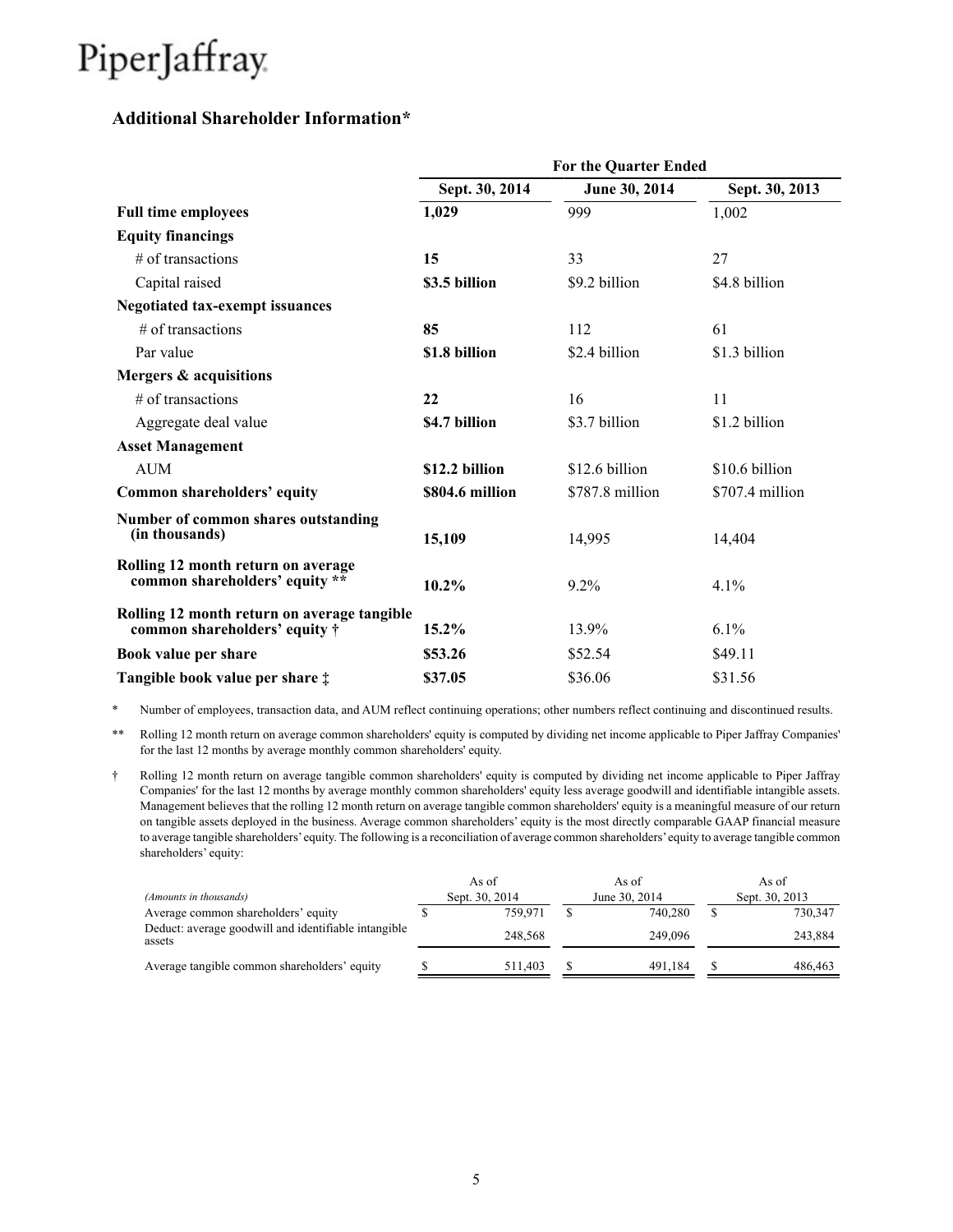‡ Tangible book value per share is computed by dividing tangible common shareholders'equity by common shares outstanding. Tangible common shareholders' equity equals total common shareholders' equity less goodwill and identifiable intangible assets. Management believes that tangible book value per share is a meaningful measure of the tangible assets deployed in our business. Shareholders' equity is the most directly comparable GAAP financial measure to tangible shareholders' equity. The following is a reconciliation of shareholders' equity to tangible shareholders' equity:

| (Amounts in thousands)                                                             | As of<br>Sept. 30, 2014 | As of<br>June 30, 2014 | As of<br>Sept. 30, 2013 |
|------------------------------------------------------------------------------------|-------------------------|------------------------|-------------------------|
| Common shareholders' equity<br>Deduct: goodwill and identifiable intangible assets | 804.633<br>244.854      | 787.848<br>247.172     | 707,365<br>252,761      |
| Tangible common shareholders' equity                                               | 559,779                 | 540.676                | 454.604                 |

### **Conference Call**

Andrew S. Duff, chairman and chief executive officer, and Debbra L. Schoneman, chief financial officer, will hold a conference call to review the financial results on Thur., October 23 at 9 a.m. ET (8 a.m. CT). The earnings release will be available on or after October 23 at the firm's Web site at www.piperjaffray.com. The call can be accessed via webcast or by dialing (888)810-0209 or (706)902-1361 (international) and referencing reservation #10199975. Callers should dial in at least 15 minutes prior to the call time. A replay of the conference call will be available beginning at approximately 12 p.m. ET October 23 at the same Web address or by calling (855)859-2056 and referencing reservation #10199975.

### **About Piper Jaffray**

Piper Jaffray is an investment bank and asset management firm serving clients in the U.S. and internationally. Proven advisory teams combine deep industry, product and sector expertise with ready access to capital. Founded in 1895, the firm is headquartered in Minneapolis and has offices across the United States and in London, Hong Kong and Zurich. www.piperjaffray.com

#### **Investor Relations Contact**

Tom Smith Tel: 612 303-6336

### **Cautionary Note Regarding Forward-Looking Statements**

This press release and the conference call to discuss the contents of this press release contain forward-looking statements. Statements that are not historical or current facts, including statements about beliefs and expectations, are forward-looking statements and are subject to significant risks and uncertainties that are difficult to predict. These forward-looking statements cover, among other things, statements made about general economic and market conditions (including the outlook for equity markets and the interest rate environment), the environment and prospects for corporate advisory transactions and capital markets (including our performance in specific sectors), anticipated financial results generally (including expectations regarding our noncompensation expenses, compensation and benefits expense, compensation ratio, revenue levels, operating margins, earnings per share, effective tax rate, and return on equity), current deal pipelines (or backlogs), our strategic priorities (including growth in public finance, asset management, and corporate advisory), the market positioning of and prospects for our public finance business, or other similar matters.

Forward-looking statements involve inherent risks and uncertainties, both known and unknown, and important factors could cause actual results to differ materially from those anticipated or discussed in the forward-looking statements. These risks, uncertainties and important factors include, but are not limited to, the following:

• market and economic conditions or developments may be unfavorable, including in specific sectors in which we operate, and these conditions or developments, such as market fluctuations or volatility, may adversely affect our business, revenue levels and profitability;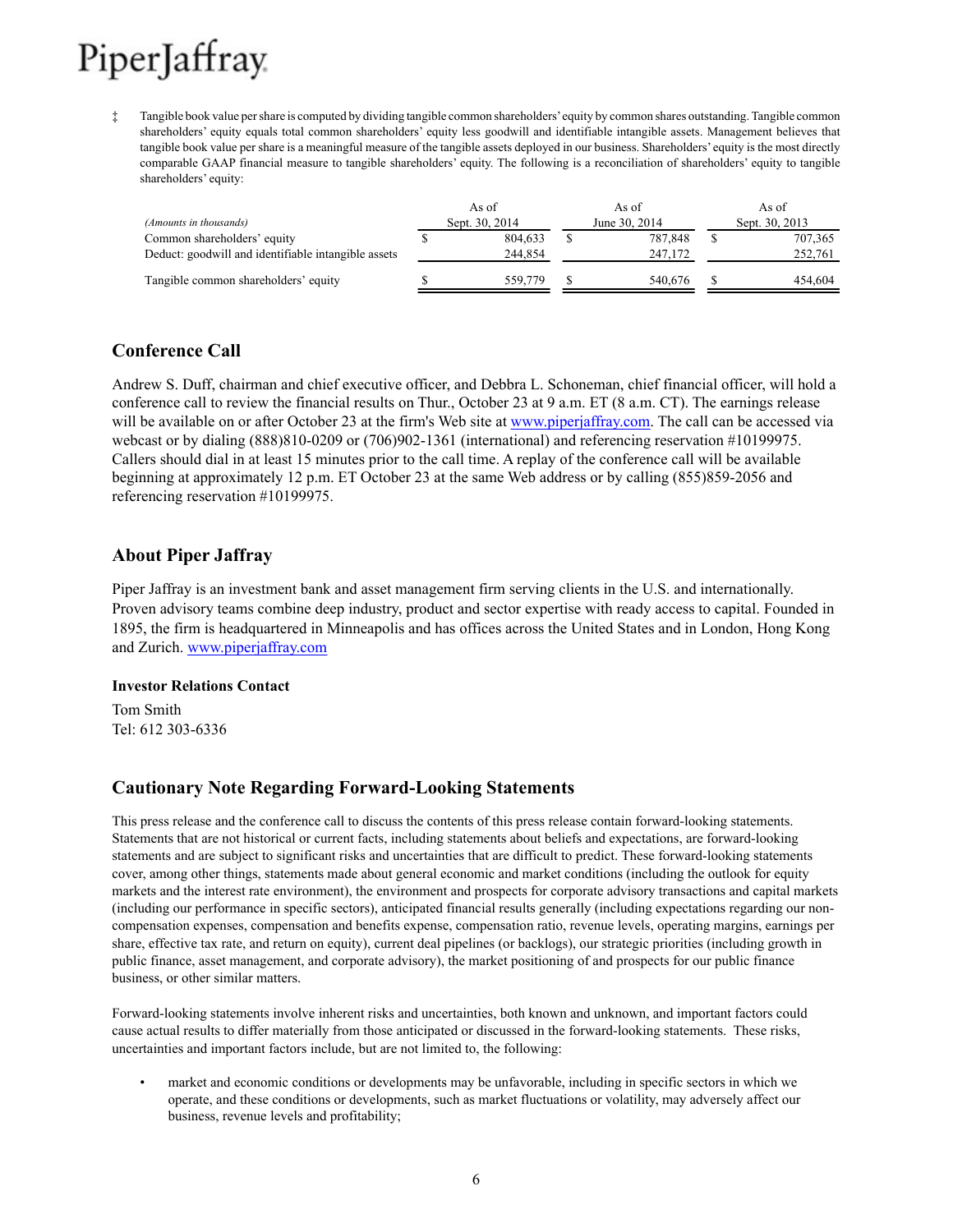- net revenues from capital markets and corporate advisory engagements may vary materially depending on the number, size, and timing of completed transactions, and completed transactions do not generally provide for subsequent engagements;
- the volume of anticipated investment banking transactions as reflected in our deal pipelines (and the net revenues we earn from such transactions) may differ from expected results if there is a decline in macroeconomic conditions or the financial markets, or if the terms of any transactions are modified;
- interest rate volatility, especially if the changes are rapid or severe, could negatively impact our fixed income institutional business;
- strategic trading activities comprise a meaningful portion of our fixed income institutional brokerage revenue, and results from these activities may be volatile and vary significantly, including the possibility of incurring losses, on a quarterly and annual basis; and
- our stock price may fluctuate as a result of several factors, including but not limited to, changes in our revenues and operating results.

A further listing and description of these and other risks, uncertainties and important factors can be found in the sections titled "Risk Factors" in Part I, Item 1A of our Annual Report on Form 10-K for the year ended December 31, 2013 and "Management's Discussion and Analysis of Financial Condition and Results of Operations" in Part II, Item 7 of our Annual Report on Form 10-K for the year ended December 31, 2013, and updated in our subsequent reports filed with the SEC (available at our Web site at www.piperjaffray.com and at the SEC Web site at www.sec.gov).

Forward-looking statements speak only as of the date they are made, and readers are cautioned not to place undue reliance on them. We undertake no obligation to update them in light of new information or future events.

© 2014 Piper Jaffray Companies, 800 Nicollet Mall, Suite 1000, Minneapolis, Minnesota 55402-7020

###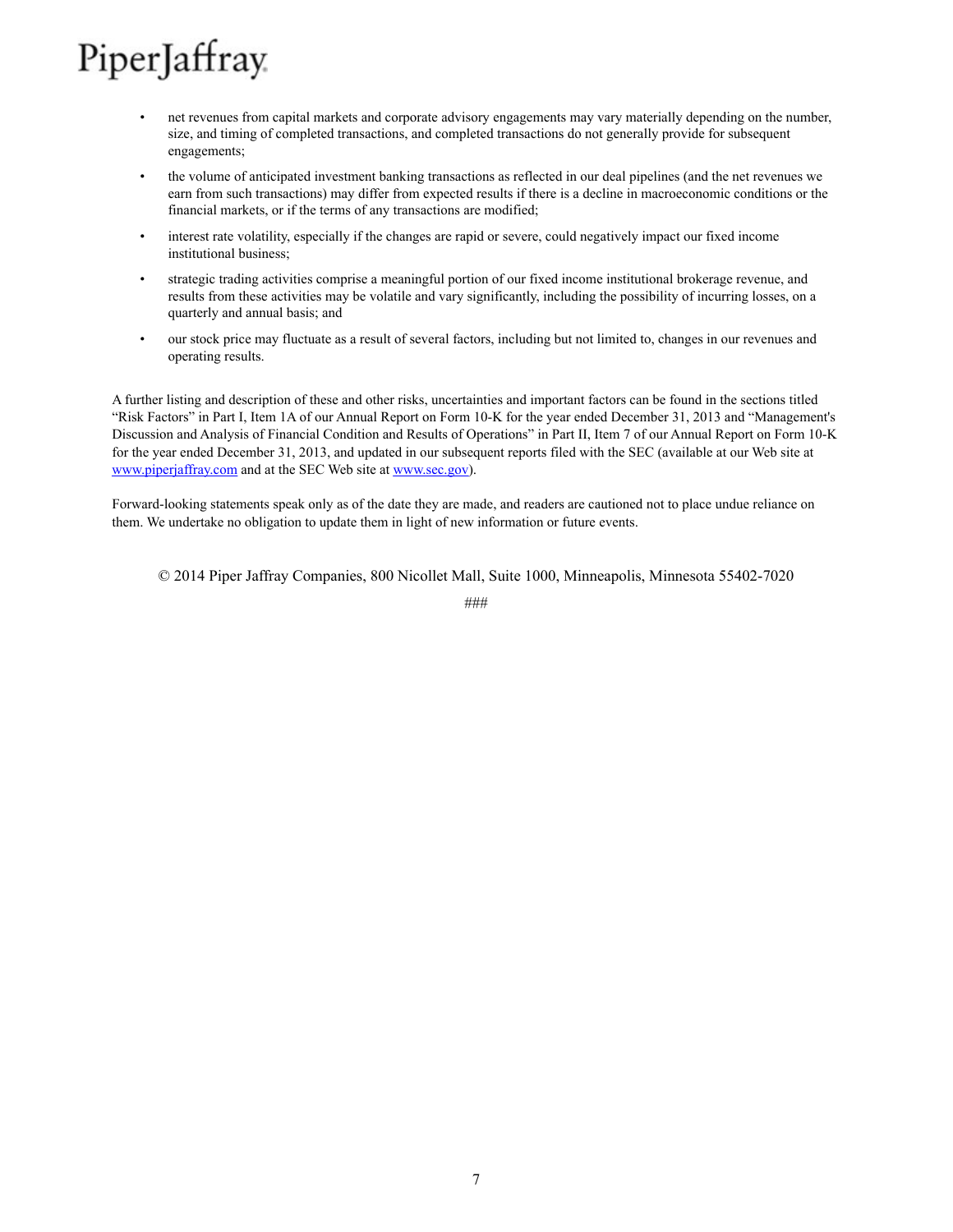# **Piper Jaffray Companies Preliminary Results of Operations (U.S. GAAP – Unaudited)**

|                                                                                 | <b>Three Months Ended</b> |         |    | Percent Inc/(Dec) |              |                                                             | <b>Nine Months Ended</b> |                         |              |           |     |           |           |
|---------------------------------------------------------------------------------|---------------------------|---------|----|-------------------|--------------|-------------------------------------------------------------|--------------------------|-------------------------|--------------|-----------|-----|-----------|-----------|
|                                                                                 | Sept. 30,                 |         |    | <b>June 30,</b>   | Sept. 30,    | 3Q '14                                                      |                          | 3Q '14                  |              | Sept. 30, |     | Sept. 30, | Percent   |
| (Amounts in thousands, except per share data)                                   | 2014                      |         |    | 2014              | 2013         | vs. 2Q '14                                                  |                          | vs. 3Q '13              |              | 2014      |     | 2013      | Inc/(Dec) |
| <b>Revenues:</b>                                                                |                           |         |    |                   |              |                                                             |                          |                         |              |           |     |           |           |
| Investment banking                                                              | \$                        | 94,911  |    | \$103,813         | \$<br>62,848 | $(8.6)\%$                                                   |                          | 51.0%                   |              | \$287,198 |     | \$156,924 | 83.0 %    |
| Institutional brokerage                                                         |                           | 35,923  |    | 34,528            | 35,318       | 4.0                                                         |                          | 1.7                     |              | 114,485   |     | 100,076   | 14.4      |
| Asset management                                                                |                           | 21,595  |    | 22,266            | 18,701       | (3.0)                                                       |                          | 15.5                    |              | 64,820    |     | 55,584    | 16.6      |
| Interest                                                                        |                           | 10,828  |    | 12,448            | 12,360       | (13.0)                                                      |                          | (12.4)                  |              | 36,935    |     | 35,469    | 4.1       |
| Investment income                                                               |                           | 2,690   |    | 2,921             | 5,279        | (7.9)                                                       |                          | (49.0)                  |              | 12,379    |     | 8,285     | 49.4      |
| Total revenues                                                                  |                           | 165,947 |    | 175,976           | 134,506      | (5.7)                                                       |                          | 23.4                    |              | 515,817   |     | 356,338   | 44.8      |
| Interest expense                                                                |                           | 6,521   |    | 5,945             | 6,192        | 9.7                                                         |                          | 5.3                     |              | 18,227    |     | 18,719    | (2.6)     |
| Net revenues                                                                    |                           | 159,426 |    | 170,031           | 128,314      | (6.2)                                                       |                          | 24.2                    |              | 497,590   |     | 337,619   | 47.4      |
| Non-interest expenses:                                                          |                           |         |    |                   |              |                                                             |                          |                         |              |           |     |           |           |
| Compensation and benefits                                                       |                           | 97,180  |    | 103,076           | 79,426       | (5.7)                                                       |                          | 22.4                    |              | 300,745   |     | 210,531   | 42.9      |
| Occupancy and equipment                                                         |                           | 8,312   |    | 7,061             | 6,509        | 17.7                                                        |                          | 27.7                    |              | 22,151    |     | 18,869    | 17.4      |
| Communications                                                                  |                           | 5,661   |    | 5,432             | 5,778        | 4.2                                                         |                          | (2.0)                   |              | 17,048    |     | 16,040    | 6.3       |
| Floor brokerage and clearance                                                   |                           | 1,905   |    | 1,788             | 2,109        | 6.5                                                         |                          | (9.7)                   |              | 5,527     |     | 6,506     | (15.0)    |
| Marketing and business development                                              |                           | 6,827   |    | 6,709             | 5,447        | 1.8                                                         |                          | 25.3                    |              | 19,787    |     | 16,384    | 20.8      |
| Outside services                                                                |                           | 9,155   |    | 9,914             | 8,082        | (7.7)                                                       |                          | 13.3                    |              | 27,837    |     | 23,745    | 17.2      |
| Restructuring and integration costs                                             |                           |         |    |                   | 3,823        | $\ensuremath{\text{N}}\xspace/\ensuremath{\text{M}}\xspace$ |                          | $\mathrm{N}/\mathrm{M}$ |              |           |     | 3,823     | N/M       |
| Intangible asset amortization expense                                           |                           | 2,318   |    | 2,318             | 2,899        |                                                             |                          | (20.0)                  |              | 6,954     |     | 6,221     | 11.8      |
| Other operating expenses                                                        |                           | 2,376   |    | 3,316             | 2,181        | (28.3)                                                      |                          | 8.9                     |              | 8,719     |     | 1,939     | 349.7     |
| Total non-interest expenses                                                     |                           | 133,734 |    | 139,614           | 116,254      | (4.2)                                                       |                          | 15.0                    |              | 408,768   |     | 304,058   | 34.4      |
| <b>Income from continuing operations</b><br>before income tax expense           |                           | 25,692  |    | 30,417            | 12,060       | (15.5)                                                      |                          | 113.0                   |              | 88,822    |     | 33,561    | 164.7     |
| Income tax expense                                                              |                           | 8,596   |    | 10,049            | 2,886        | (14.5)                                                      |                          | 197.9                   |              | 28,472    |     | 10,130    | 181.1     |
| Income from continuing operations                                               |                           | 17,096  |    | 20,368            | 9,174        | (16.1)                                                      |                          | 86.4                    |              | 60,350    |     | 23,431    | 157.6     |
| <b>Discontinued operations:</b>                                                 |                           |         |    |                   |              |                                                             |                          |                         |              |           |     |           |           |
| Loss from discontinued operations,<br>net of tax                                |                           |         |    |                   | (1,529)      | N/M                                                         |                          | N/M                     |              |           |     | (3,921)   | N/M       |
| Net income                                                                      |                           | 17,096  |    | 20,368            | 7,645        | (16.1)                                                      |                          | 123.6                   |              | 60,350    |     | 19,510    | 209.3     |
| Net income applicable to<br>noncontrolling interests                            |                           | 2,428   |    | 2,155             | 2,323        | 12.7                                                        |                          | 4.5                     |              | 9,721     |     | 1,554     | 525.5     |
| Net income applicable to Piper Jaffray<br>Companies (a)                         | \$                        | 14,668  | \$ | 18,213            | \$<br>5,322  | $(19.5)\%$                                                  |                          | 175.6%                  | -S           | 50,629    | \$. | 17,956    | 182.0 %   |
| Net income applicable to Piper Jaffray<br>Companies' common shareholders (a) \$ |                           | 13,552  | \$ | 16,717            | \$<br>4,826  | $(18.9)\%$                                                  |                          | 180.8%                  | $\mathbb{S}$ | 46,386    |     | \$16,163  | 187.0 %   |

*Continued on next page*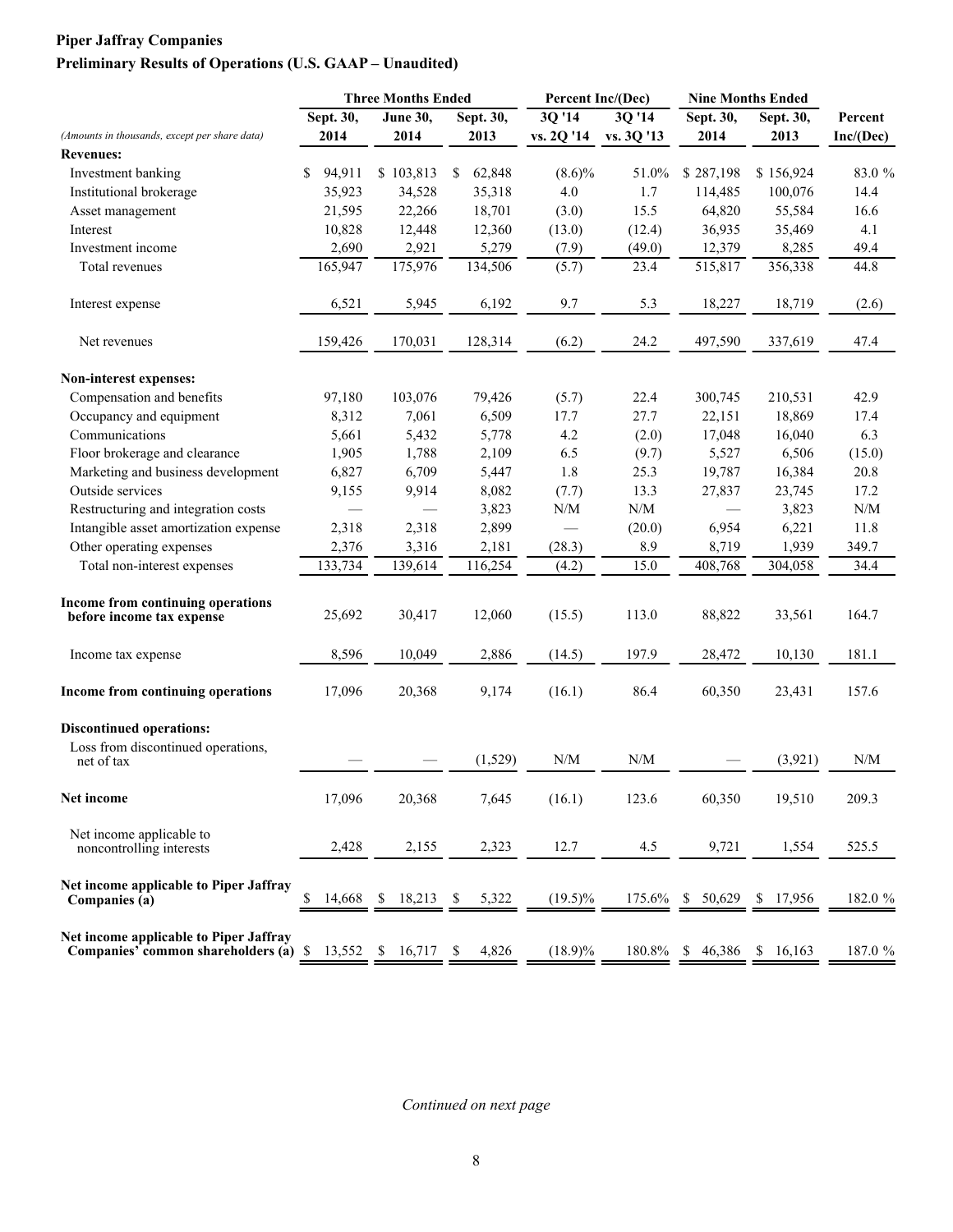|                                                         |                    |           |                    | <b>Three Months Ended</b> |               |           | <b>Percent Inc/(Dec)</b> |            |               | <b>Nine Months Ended</b> |               |           |           |
|---------------------------------------------------------|--------------------|-----------|--------------------|---------------------------|---------------|-----------|--------------------------|------------|---------------|--------------------------|---------------|-----------|-----------|
|                                                         |                    | Sept. 30, |                    | <b>June 30,</b>           |               | Sept. 30, | 3Q '14                   | 3Q '14     |               | Sept. 30,                |               | Sept. 30, | Percent   |
| (Amounts in thousands, except per share data)           |                    | 2014      |                    | 2014                      |               | 2013      | vs. 2Q '14               | vs. 3Q '13 | 2014          |                          | 2013          |           | Inc/(Dec) |
| <b>Amounts applicable to Piper Jaffray</b><br>Companies |                    |           |                    |                           |               |           |                          |            |               |                          |               |           |           |
| Net income from continuing operations.                  | \$                 | 14,668    | <sup>\$</sup>      | 18,213                    | \$            | 6,851     | $(19.5)\%$               | 114.1%     | \$            | 50,629                   | \$            | 21,877    | 131.4 %   |
| Net loss from discontinued operations                   |                    |           |                    |                           |               | (1,529)   | N/M                      | N/M        |               |                          |               | (3,921)   | N/M       |
| Net income applicable to Piper<br>Jaffray Companies     | \$                 | 14,668    | S.                 | 18,213                    | \$            | 5,322     | $(19.5)\%$               | 175.6%     | \$            | 50,629                   | S.            | 17,956    | 182.0 %   |
| Earnings/(loss) per basic common<br>share               |                    |           |                    |                           |               |           |                          |            |               |                          |               |           |           |
| Income from continuing operations                       | \$                 | 0.90      | -S                 | 1.12                      | \$            | 0.42      | $(19.6)\%$               | 114.3%     | <sup>\$</sup> | 3.12                     | \$.           | 1.29      | 141.9 %   |
| Loss from discontinued operations                       |                    |           |                    |                           |               | (0.09)    | N/M                      | N/M        |               |                          |               | (0.23)    | N/M       |
| Earnings per basic common share                         | $\mathbf{\hat{S}}$ | 0.90      | $\mathbf{\hat{S}}$ | 1.12                      | \$            | 0.33      | $(19.6)\%$               | 172.7%     | $\mathbf S$   | 3.12                     | $\mathbf S$   | 1.06      | 194.3 %   |
| Earnings/(loss) per diluted common<br>share             |                    |           |                    |                           |               |           |                          |            |               |                          |               |           |           |
| Income from continuing operations                       | \$                 | 0.90      | -\$                | 1.11                      | \$            | 0.42      | $(18.9)\%$               | 114.3%     | <sup>\$</sup> | 3.11                     | <sup>\$</sup> | 1.29      | 141.1 %   |
| Loss from discontinued operations                       |                    |           |                    |                           |               | (0.09)    | N/M                      | N/M        |               |                          |               | (0.23)    | N/M       |
| Earnings per diluted common share                       | $\mathcal{S}$      | 0.90      | $\mathbf S$        | 1.11                      | $\mathcal{S}$ | 0.33      | $(18.9)\%$               | 172.7%     | $\mathcal{S}$ | 3.11                     | $\mathbf S$   | 1.06      | 193.4 %   |
| Weighted average number of common<br>shares outstanding |                    |           |                    |                           |               |           |                          |            |               |                          |               |           |           |
| Basic                                                   |                    | 15,066    |                    | 14,958                    |               | 14,621    | $0.7\%$                  | 3.0%       |               | 14,880                   |               | 15,271    | $(2.6)\%$ |
| Diluted                                                 |                    | 15,129    |                    | 15,013                    |               | 14,626    | $0.8 \%$                 | 3.4%       |               | 14,934                   |               | 15,284    | $(2.3)\%$ |

*(a) Net income applicable to Piper Jaffray Companies is the total net income earned by the Company. Piper Jaffray Companies calculates earnings per common share using the two-class method, which requires the allocation of consolidated net income between common shareholders and participating security holders, which in the case of Piper Jaffray Companies, represents unvested restricted stock with dividend rights.*

*N/M — Not meaningful*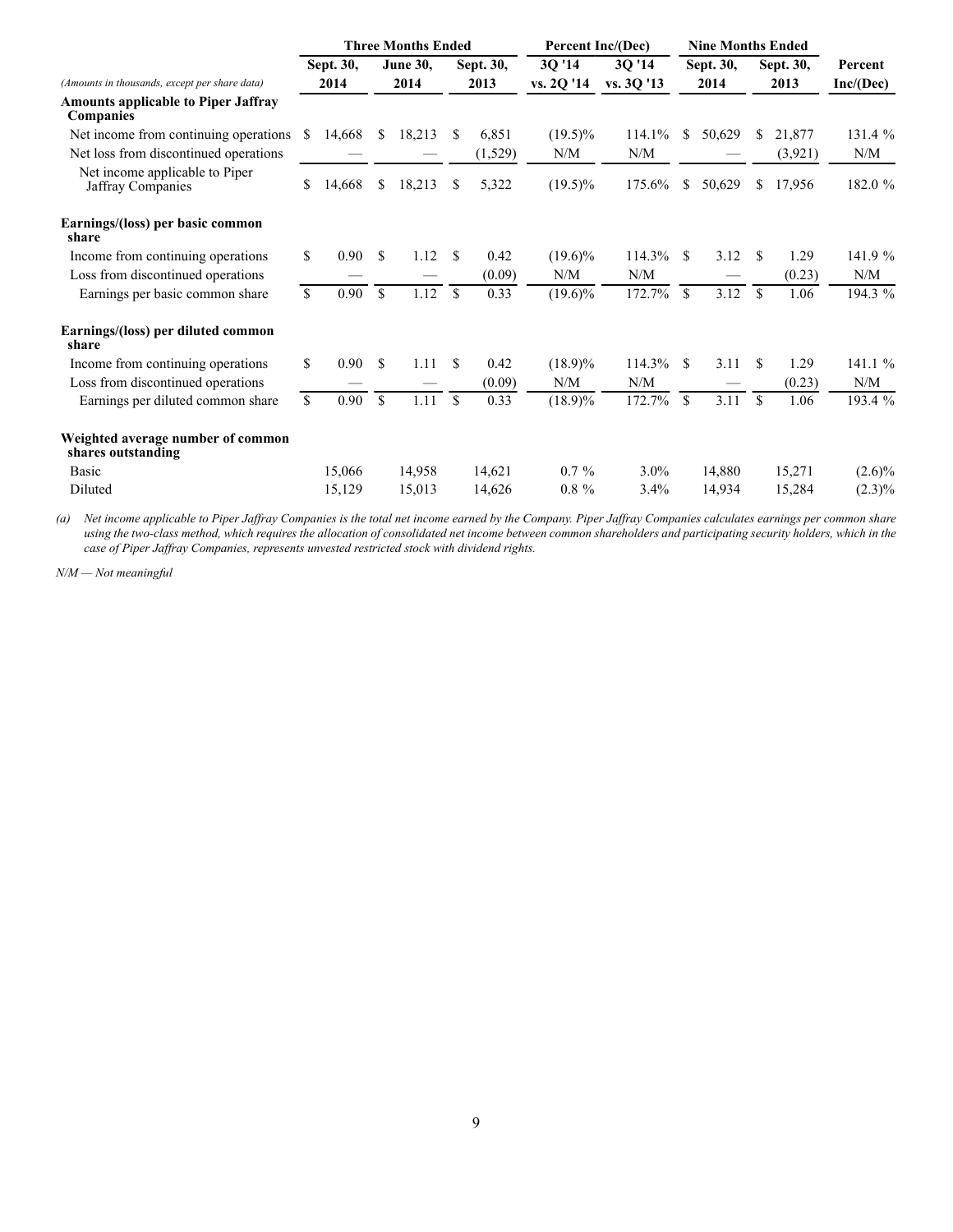## **Preliminary Segment Data from Continuing Operations (U.S. GAAP – Unaudited)**

|                                       | <b>Three Months Ended</b> |                 |             | Percent Inc/(Dec)                                           |                                                             | <b>Nine Months Ended</b> |           |           |  |
|---------------------------------------|---------------------------|-----------------|-------------|-------------------------------------------------------------|-------------------------------------------------------------|--------------------------|-----------|-----------|--|
|                                       | Sept. 30,                 | <b>June 30,</b> | Sept. 30,   | $3\overline{Q'14}$                                          | 30'14                                                       | Sept. 30,                | Sept. 30, | Percent   |  |
| (Dollars in thousands)                | 2014                      | 2014            | 2013        | vs. 2Q '14                                                  | vs. 3Q '13                                                  | 2014                     | 2013      | Inc/(Dec) |  |
| <b>Capital Markets</b>                |                           |                 |             |                                                             |                                                             |                          |           |           |  |
| Investment banking                    |                           |                 |             |                                                             |                                                             |                          |           |           |  |
| Financing                             |                           |                 |             |                                                             |                                                             |                          |           |           |  |
| Equities                              | \$14,269                  | \$44,058        | \$ 30,010   | $(67.6)\%$                                                  |                                                             | $(52.5)\%$ \$ 93,628     | \$66,085  | 41.7%     |  |
| Debt                                  | 14,435                    | 20,174          | 12,808      | (28.4)                                                      | 12.7                                                        | 48,148                   | 51,971    | (7.4)     |  |
| Advisory services                     | 66,320                    | 39,695          | 20,215      | 67.1                                                        | 228.1                                                       | 145,743                  | 39,165    | 272.1     |  |
| Total investment banking              | 95,024                    | 103,927         | 63,033      | (8.6)                                                       | 50.8                                                        | 287,519                  | 157,221   | 82.9      |  |
| Institutional sales and trading       |                           |                 |             |                                                             |                                                             |                          |           |           |  |
| Equities                              | 16,711                    | 18,366          | 22,958      | (9.0)                                                       | (27.2)                                                      | 59,337                   | 65,077    | (8.8)     |  |
| Fixed income                          | 22,737                    | 21,085          | 17,083      | 7.8                                                         | 33.1                                                        | 69,060                   | 49,732    | 38.9      |  |
| Total institutional sales and trading | 39,448                    | 39,451          | 40,041      |                                                             | (1.5)                                                       | 128,397                  | 114,809   | 11.8      |  |
| Management and performance fees       | 1,387                     | 1,388           | 1,094       | (0.1)                                                       | 26.8                                                        | 4,512                    | 2,677     | 68.5      |  |
| Investment income                     | 5,224                     | 4,998           | 7,892       | 4.5                                                         | (33.8)                                                      | 20,600                   | 14,213    | 44.9      |  |
| Long-term financing expenses          | (1,613)                   | (1,705)         | (1,797)     | (5.4)                                                       | (10.2)                                                      | (5,058)                  | (5,618)   | (10.0)    |  |
| Net revenues                          | 139,470                   | 148,059         | 110,263     | (5.8)                                                       | 26.5                                                        | 435,970                  | 283,302   | 53.9      |  |
| Operating expenses                    | 119,001                   | 124,691         | 103,906     | (4.6)                                                       | 14.5                                                        | 364,622                  | 266,301   | 36.9      |  |
| Segment pre-tax operating income      | \$20,469                  | \$23,368        | 6,357<br>S. | $(12.4)\%$                                                  | 222.0                                                       | \$71,348                 | \$17,001  | 319.7%    |  |
| Segment pre-tax operating margin      | 14.7%                     | 15.8%           | 5.8%        |                                                             |                                                             | 16.4%                    | 6.0%      |           |  |
| <b>Asset Management</b>               |                           |                 |             |                                                             |                                                             |                          |           |           |  |
| Management and performance fees       |                           |                 |             |                                                             |                                                             |                          |           |           |  |
| Management fees                       | \$19,738                  | \$20,600        | \$17,547    | $(4.2)\%$                                                   |                                                             | 12.5 % \$ 59,474         | \$52,191  | 14.0%     |  |
| Performance fees                      | 470                       | 278             | 60          | 69.1                                                        | 683.3                                                       | 834                      | 716       | 16.5      |  |
| Total management and performance fees | 20,208                    | 20,878          | 17,607      | (3.2)                                                       | 14.8                                                        | 60,308                   | 52,907    | 14.0      |  |
| Investment income/(loss)              | (252)                     | 1,094           | 444         | $\ensuremath{\text{N}}\xspace/\ensuremath{\text{M}}\xspace$ | $\ensuremath{\text{N}}\xspace/\ensuremath{\text{M}}\xspace$ | 1,312                    | 1,410     | (7.0)     |  |
| Net revenues                          | 19,956                    | 21,972          | 18,051      | (9.2)                                                       | 10.6                                                        | 61,620                   | 54,317    | 13.4      |  |
| Operating expenses                    | 14,733                    | 14,923          | 12,348      | (1.3)                                                       | 19.3                                                        | 44,146                   | 37,757    | 16.9      |  |
| Segment pre-tax operating income      | 5,223                     | 7,049<br>S      | 5,703<br>\$ | $(25.9)\%$                                                  |                                                             | $(8.4)\%$ \$ 17,474      | \$16,560  | 5.5%      |  |
| Segment pre-tax operating margin      | 26.2%                     | 32.1%           | 31.6%       |                                                             |                                                             | 28.4%                    | 30.5%     |           |  |
|                                       |                           |                 |             |                                                             |                                                             |                          |           |           |  |
| Total<br>Net revenues                 | \$159,426                 | \$170,031       | \$128,314   | $(6.2)\%$                                                   |                                                             | 24.2 % \$497,590         | \$337,619 | 47.4%     |  |
| Operating expenses                    | 133,734                   | 139,614         | 116,254     | (4.2)                                                       | 15.0                                                        | 408,768                  | 304,058   | 34.4      |  |
| Pre-tax operating income              | \$25,692                  | \$ 30,417       | \$12,060    | $(15.5)\%$                                                  |                                                             | $113.0 \%$ \$ 88,822     | \$ 33,561 | 164.7%    |  |
| Pre-tax operating margin              | 16.1%                     | 17.9%           | 9.4%        |                                                             |                                                             | 17.9%                    | 9.9%      |           |  |

*Segment pre-tax operating income and segment pre-tax operation margin exclude the results of discontinued operations.*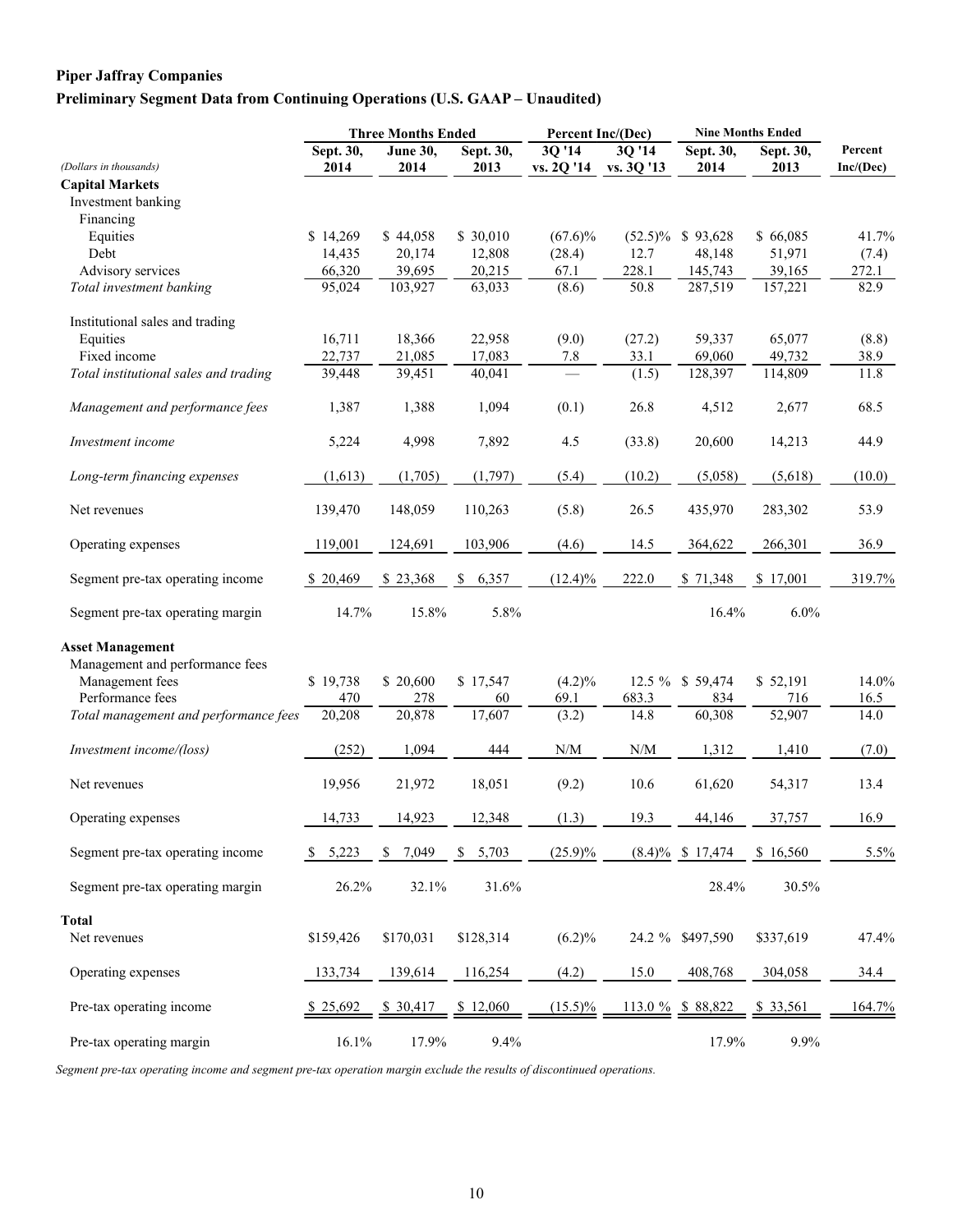#### **Preliminary Selected Summary Financial Information from Continuing Operations (Non-GAAP – Unaudited) (1)**

|                                                                                                                         |              | <b>Three Months Ended</b> |              | Percent Inc/(Dec) |            | <b>Nine Months Ended</b>                                                     |           |            |  |
|-------------------------------------------------------------------------------------------------------------------------|--------------|---------------------------|--------------|-------------------|------------|------------------------------------------------------------------------------|-----------|------------|--|
|                                                                                                                         | Sept. 30,    | June 30,                  | Sept. 30,    | 3Q '14            | 3Q '14     | Sept. 30,                                                                    | Sept. 30, | Percent    |  |
| (Amounts in thousands, except per share data)                                                                           | 2014         | 2014                      | 2013         | vs. 2Q '14        | vs. 3Q '13 | 2014                                                                         | 2013      | Inc/(Dec)  |  |
| <b>Revenues:</b>                                                                                                        |              |                           |              |                   |            |                                                                              |           |            |  |
| Investment banking                                                                                                      | \$94,911     | \$103,813                 | \$62,848     | $(8.6)\%$         | 51.0%      | \$287,198                                                                    | \$156,924 | 83.0 %     |  |
| Institutional brokerage                                                                                                 | 35,923       | 34,528                    | 35,318       | 4.0               | 1.7        | 114,485                                                                      | 100,076   | 14.4       |  |
| Asset management                                                                                                        | 21,595       | 22,266                    | 18,701       | (3.0)             | 15.5       | 64,820                                                                       | 55,584    | 16.6       |  |
| Interest                                                                                                                | 8,028        | 9,451                     | 9,605        | (15.1)            | (16.4)     | 27,835                                                                       | 28,892    | (3.7)      |  |
| Investment income                                                                                                       | 859          | 1,666                     | 3,872        | (48.4)            | (77.8)     | 5,106                                                                        | 8,584     | (40.5)     |  |
| Total revenues                                                                                                          | 161,316      | 171,724                   | 130,344      | (6.1)             | 23.8       | 499,444                                                                      | 350,060   | 42.7       |  |
| Interest expense                                                                                                        | 5,466        | 5,026                     | 5,321        | 8.8               | 2.7        | 15,399                                                                       | 16,302    | (5.5)      |  |
| Adjusted net revenues (2)                                                                                               | \$155,850    | \$166,698                 | \$125,023    | $(6.5)\%$         | 24.7%      | \$484,045                                                                    | \$333,758 | 45.0 %     |  |
| Non-interest expenses:                                                                                                  |              |                           |              |                   |            |                                                                              |           |            |  |
| Adjusted compensation and<br>benefits $(3)$                                                                             | \$95,869     | \$101,660                 | 78,445<br>S. | $(5.7)\%$         |            | 22.2% \$296.729                                                              | \$208,908 | 42.0 %     |  |
| Ratio of adjusted compensation and<br>benefits to adjusted net revenues                                                 | 61.5%        | 61.0%                     | 62.7%        |                   |            | 61.3%                                                                        | 62.6%     |            |  |
| Adjusted non-compensation<br>expenses $(4)$                                                                             | \$ 33,088    | \$33.042                  | \$29,138     | $0.1 \%$          |            | 13.6% \$ 97,245                                                              | \$ 81,176 | 19.8 %     |  |
| Ratio of adjusted non-compensation<br>expenses to adjusted net revenues                                                 | 21.2%        | 19.8%                     | 23.3%        |                   |            | 20.1%                                                                        | 24.3%     |            |  |
| <b>Adjusted income:</b>                                                                                                 |              |                           |              |                   |            |                                                                              |           |            |  |
| Adjusted income from continuing<br>operations before adjusted income<br>$tax$ expense $(5)$                             | \$26,893     | \$ 31,996                 | \$17,440     | $(15.9)\%$        | 54.2%      | \$90,071                                                                     | \$43,674  | $106.2 \%$ |  |
| Adjusted operating margin (6)                                                                                           | 17.3%        | 19.2%                     | 13.9%        |                   |            | 18.6%                                                                        | 13.1%     |            |  |
| Adjusted income tax expense (7)                                                                                         | 10,008       | 11,502                    | 5,794        | (13.0)            | 72.7       | 32,657                                                                       | 14,580    | 124.0      |  |
| Adjusted net income from continuing<br>operations (8)                                                                   | 16,885<br>S. | \$20,494                  | \$11,646     | $(17.6)\%$        |            | 45.0% \$ 57,414                                                              | \$29,094  | 97.3 %     |  |
| Effective tax rate (9)                                                                                                  | 37.2%        | 35.9%                     | 33.2%        |                   |            | 36.3%                                                                        | 33.4%     |            |  |
| Adjusted net income from continuing<br>operations applicable to Piper<br>Jaffray Companies' common<br>shareholders (10) | \$15,600     | \$18,811                  | \$10,561     | (17.1)%           |            | 47.7% \$ 52,602                                                              | \$26,189  | $100.9\%$  |  |
| Adjusted earnings per diluted<br>common share from continuing<br>operations                                             | \$<br>1.03   | 1.25<br>S.                | 0.72<br>S.   | $(17.6)\%$        |            | $\frac{43.1\%}{\text{ }} \frac{\$ \quad 3.52}{\text{ }} \frac{\$}{\text{ }}$ | 1.71      | $105.8 \%$ |  |
| Weighted average number of<br>common shares outstanding<br>Diluted                                                      | 15,129       | 15,013                    | 14,626       | $0.8 \%$          | 3.4%       | 14,934                                                                       | 15,284    | $(2.3)\%$  |  |

*This presentation includes non-GAAP measures. The non-GAAP measures are not meant to be considered in isolation or as a substitute for the corresponding U.S. GAAP measures, and should be read only in conjunction with our consolidated financial statements prepared in accordance with U.S. GAAP. For a detailed explanation of the adjustments made to the corresponding U.S. GAAP measures, see "Reconciliation of U.S. GAAP to Selected Summary Financial Information."*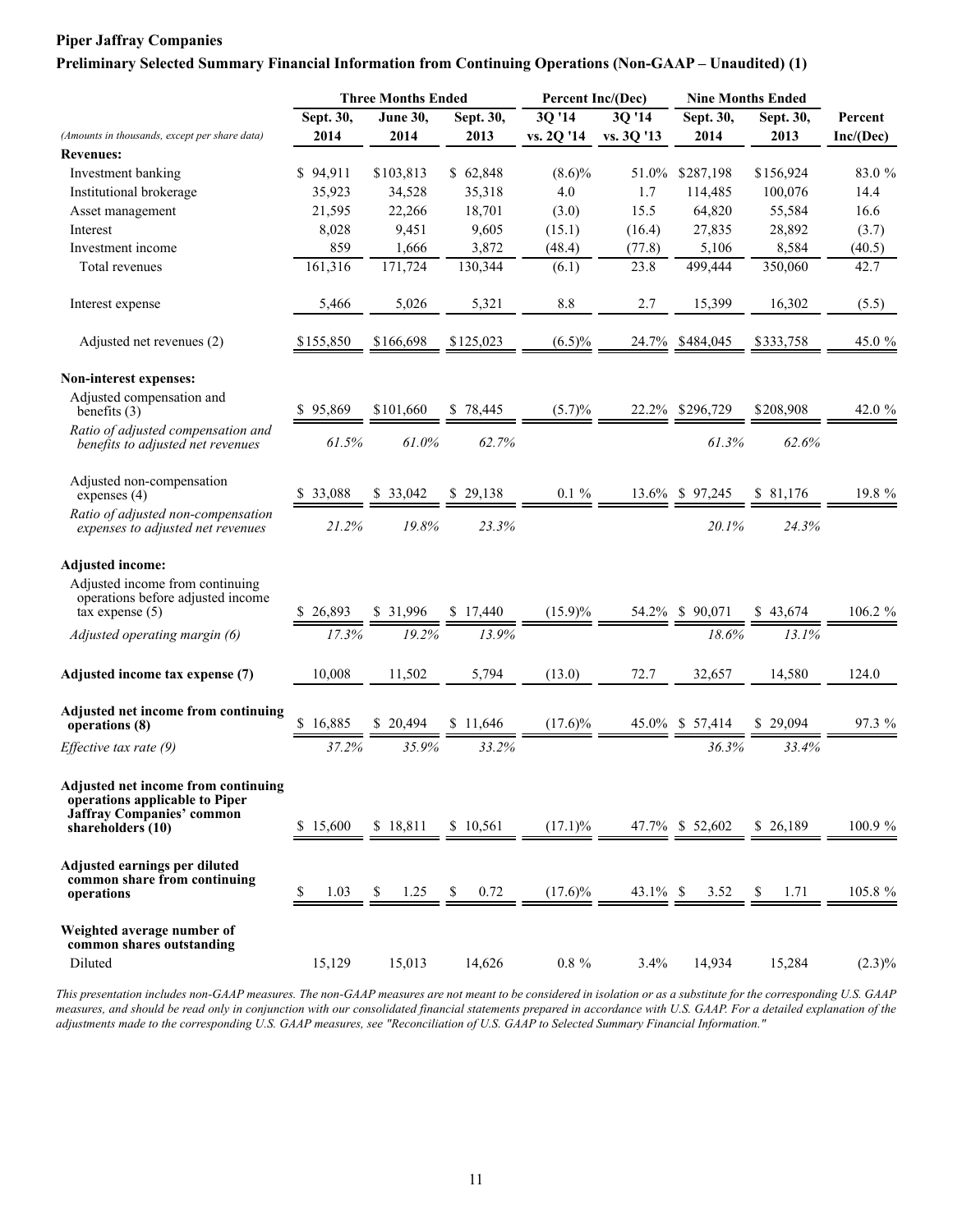#### **Preliminary Adjusted Segment Data from Continuing Operations (Non-GAAP – Unaudited)**

|                                                           |                   | <b>Three Months Ended</b> |                   | Percent Inc/(Dec)                             |                         | <b>Nine Months Ended</b> |           |                      |
|-----------------------------------------------------------|-------------------|---------------------------|-------------------|-----------------------------------------------|-------------------------|--------------------------|-----------|----------------------|
| (Dollars in thousands)                                    | Sept. 30,<br>2014 | <b>June 30,</b><br>2014   | Sept. 30,<br>2013 | $3Q'1\overline{4}$                            | 3Q '14<br>vs. 3Q '13    | Sept. 30,<br>2014        | Sept. 30, | Percent<br>Inc/(Dec) |
|                                                           |                   |                           |                   | vs. 2Q '14                                    |                         |                          | 2013      |                      |
| <b>Capital Markets</b><br>Investment banking<br>Financing |                   |                           |                   |                                               |                         |                          |           |                      |
| Equities                                                  | \$14,269          | \$44,058                  | \$ 30,010         | $(67.6)\%$                                    |                         | $(52.5)\%$ \$ 93,628     | \$66,085  | 41.7%                |
| Debt                                                      | 14,435            | 20,174                    | 12,808            | (28.4)                                        | 12.7                    | 48,148                   | 51,971    | (7.4)                |
| Advisory services                                         | 66,320            | 39,695                    | 20,215            | 67.1                                          | 228.1                   | 145,743                  | 39,165    | 272.1                |
| Total investment banking                                  | 95,024            | 103,927                   | 63,033            | (8.6)                                         | 50.8                    | 287,519                  | 157,221   | 82.9                 |
| Institutional sales and trading                           |                   |                           |                   |                                               |                         |                          |           |                      |
| Equities                                                  | 16,711            | 18,366                    | 22,958            | (9.0)                                         | (27.2)                  | 59,337                   | 65,077    | (8.8)                |
| Fixed income                                              | 22,737            | 21,085                    | 17,083            | 7.8                                           | 33.1                    | 69,060                   | 49,732    | 38.9                 |
| Total institutional sales and trading                     | 39,448            | 39,451                    | 40,041            |                                               | (1.5)                   | 128,397                  | 114,809   | 11.8                 |
| Management and performance fees                           | 1,387             | 1,388                     | 1,094             | (0.1)                                         | 26.8                    | 4,512                    | 2,677     | 68.5                 |
| Investment income                                         | 1,648             | 1,665                     | 4,601             | (1.0)                                         | (64.2)                  | 7,055                    | 10,352    | (31.8)               |
| Long-term financing expenses                              | (1,613)           | (1,705)                   | (1,797)           | (5.4)                                         | (10.2)                  | (5,058)                  | (5,618)   | (10.0)               |
| Adjusted net revenues (2)                                 | 135,894           | 144,726                   | 106,972           | (6.1)                                         | 27.0                    | 422,425                  | 279,441   | 51.2                 |
| Adjusted operating expenses (12)                          | 116,120           | 121,675                   | 97,217            | (4.6)                                         | 19.4                    | 355,516                  | 258,273   | 37.7                 |
| Adjusted segment pre-tax operating<br>income $(5)$        | \$19,774          | \$23,051                  | \$9,755           | $(14.2)\%$                                    | 102.7                   | \$66,909                 | \$21,168  | 216.1%               |
| Adjusted segment pre-tax operating<br>margin $(6)$        | 14.6%             | 15.9%                     | 9.1%              |                                               |                         | 15.8%                    | 7.6%      |                      |
| <b>Asset Management</b>                                   |                   |                           |                   |                                               |                         |                          |           |                      |
| Management and performance fees                           |                   |                           |                   |                                               |                         |                          |           |                      |
| Management fees                                           | \$19,738          | \$20,600                  | \$17,547          | $(4.2)\%$                                     |                         | 12.5 % \$ 59,474         | \$52,191  | 14.0%                |
| Performance fees                                          | 470               | 278                       | 60                | 69.1                                          | 683.3                   | 834                      | 716       | 16.5                 |
| Total management and performance fees                     | 20,208            | 20,878                    | 17,607            | (3.2)                                         | 14.8                    | 60,308                   | 52,907    | 14.0                 |
| Investment income/(loss)                                  | (252)             | 1,094                     | 444               | $\ensuremath{\text{N}}/\ensuremath{\text{M}}$ | $\mathrm{N}/\mathrm{M}$ | 1,312                    | 1,410     | (7.0)                |
| Net revenues                                              | 19,956            | 21,972                    | 18,051            | (9.2)                                         | 10.6                    | 61,620                   | 54,317    | 13.4                 |
| Adjusted operating expenses (13)                          | 12,837            | 13,027                    | 10,366            | (1.5)                                         | 23.8                    | 38,458                   | 31,811    | 20.9                 |
| Adjusted segment pre-tax operating<br>income $(13)$       | 7,119<br>\$       | 8,945<br>\$               | 7,685<br>\$       | $(20.4)\%$                                    |                         | $(7.4)\%$ \$ 23,162      | \$22,506  | 2.9%                 |
| Adjusted segment pre-tax operating<br>margin $(6)$        | 35.7%             | 40.7%                     | 42.6%             |                                               |                         | 37.6%                    | 41.4%     |                      |
| Total                                                     |                   |                           |                   |                                               |                         |                          |           |                      |
| Adjusted net revenues (2)                                 | \$155,850         | \$166,698                 | \$125,023         | $(6.5)\%$                                     |                         | 24.7 % \$484,045         | \$333,758 | 45.0%                |
| Adjusted operating expenses (12)                          | 128,957           | 134,702                   | 107,583           | (4.3)                                         | 19.9                    | 393,974                  | 290,084   | 35.8                 |
| Adjusted pre-tax operating income (5)                     | \$26,893          | \$ 31,996                 | \$17,440          | $(15.9)\%$                                    |                         | 54.2 % \$ 90,071         | \$43,674  | 106.2%               |
| Adjusted pre-tax operating margin (6)                     | 17.3%             | 19.2%                     | 13.9%             |                                               |                         | 18.6%                    | 13.1%     |                      |

*This presentation includes non-GAAP measures. The non-GAAP measures are not meant to be considered in isolation or as a substitute for the corresponding U.S. GAAP measures, and should be read only in conjunction with our consolidated financial statements prepared in accordance with U.S. GAAP. For a detailed explanation of the adjustments made to the corresponding U.S. GAAP measures, see "Reconciliation of U.S. GAAP to Selected Summary Financial Information."*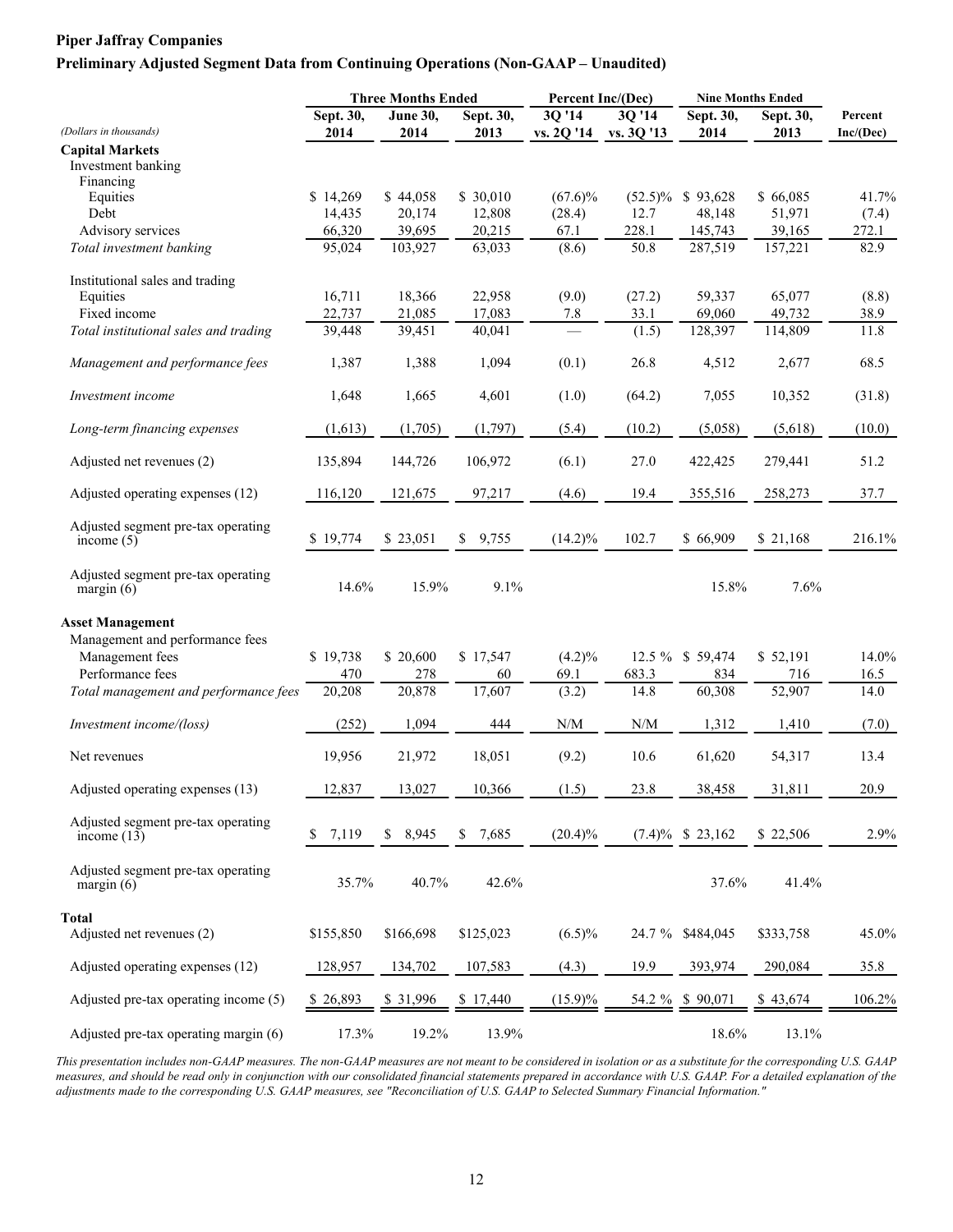# **Reconciliation of U.S. GAAP to Selected Summary Financial Information (1) (Unaudited)**

|                                                                                                  | <b>Three Months Ended</b> |                       | <b>Nine Months Ended</b> |                       |                         |
|--------------------------------------------------------------------------------------------------|---------------------------|-----------------------|--------------------------|-----------------------|-------------------------|
|                                                                                                  | Sept. 30,                 | <b>June 30,</b>       | Sept. 30,                | Sept. 30,             | Sept. 30,               |
| (Amounts in thousands, except per share data)                                                    | 2014                      | 2014                  | 2013                     | 2014                  | 2013                    |
| Net revenues:                                                                                    |                           |                       |                          |                       |                         |
| Net revenues - U.S. GAAP basis                                                                   | \$159,426                 | \$170,031             | \$128,314                | \$497,590             | \$337,619               |
| Adjustments:                                                                                     |                           |                       |                          |                       |                         |
| Revenue related to noncontrolling interests (11)                                                 | (3,576)                   | (3, 333)              | (3,291)                  | (13, 545)             | (3,861)                 |
| Adjusted net revenues                                                                            | \$155,850                 | \$166,698             | $\overline{$125,023}$    | \$484,045             | \$333,758               |
| <b>Compensation and benefits:</b>                                                                |                           |                       |                          |                       |                         |
| Compensation and benefits - U.S. GAAP basis                                                      | \$97,180                  | \$103,076             | \$79,426                 | \$300,745             | \$210,531               |
| Adjustments:                                                                                     |                           |                       |                          |                       |                         |
| Compensation from acquisition-related agreements                                                 | (1,311)                   | (1, 416)              | (981)                    | (4,016)               | (1,623)                 |
| Adjusted compensation and benefits                                                               | \$95,869                  | $\overline{$101,660}$ | $\overline{8}$ 78,445    | $\overline{$}296,729$ | $\overline{$}208,908$   |
| Non-compensation expenses:                                                                       |                           |                       |                          |                       |                         |
| Non-compensation expenses - U.S. GAAP basis                                                      | \$ 36,554                 | \$ 36,538             | \$ 36,828                | \$108,023             | \$93,527                |
| Adjustments:                                                                                     |                           |                       |                          |                       |                         |
| Non-compensation expenses related to noncontrolling interests (11)                               | (1,148)                   | (1, 178)              | (968)                    | (3,824)               | (2,307)                 |
| Restructuring and integration costs                                                              |                           |                       | (3,823)                  |                       | (3,823)                 |
| Amortization of intangible assets related to acquisitions                                        | (2,318)                   | (2,318)               | (2,899)                  | (6,954)               | (6,221)                 |
| Adjusted non-compensation expenses                                                               | \$33,088                  | $\overline{$}3,042$   | $\overline{$}$ 29,138    | $\sqrt{97,245}$       | $\overline{$8, 81,176}$ |
| Income from continuing operations before income tax expense:                                     |                           |                       |                          |                       |                         |
| Income from continuing operations before income tax expense - U.S. GAAP                          |                           |                       |                          |                       |                         |
| basis                                                                                            | \$25,692                  | \$ 30,417             | \$12,060                 | \$88,822              | \$ 33,561               |
| Adjustments:                                                                                     |                           |                       |                          |                       |                         |
| Revenue related to noncontrolling interests (11)                                                 | (3,576)                   | (3,333)               | (3,291)                  | (13, 545)             | (3,861)                 |
| Expenses related to noncontrolling interests (11)                                                | 1,148                     | 1,178                 | 968                      | 3,824                 | 2,307                   |
| Compensation from acquisition-related agreements                                                 | 1,311                     | 1,416                 | 981                      | 4,016                 | 1,623                   |
| Restructuring and integration costs                                                              |                           |                       | 3,823                    |                       | 3,823                   |
| Amortization of intangible assets related to acquisitions                                        | 2,318                     | 2,318                 | 2,899                    | 6,954                 | 6,221                   |
| Adjusted income from continuing operations before adjusted income tax<br>expense                 | \$26,893                  | \$ 31,996             | \$17,440                 | \$90,071              | \$43,674                |
| Income tax expense:                                                                              |                           |                       |                          |                       |                         |
| Income tax expense - U.S. GAAP basis                                                             | \$<br>8,596               | \$10,049              | 2,886<br>\$              | \$28,472              | \$10,130                |
| Tax effect of adjustments:                                                                       |                           |                       |                          |                       |                         |
|                                                                                                  |                           | 551                   | 382                      |                       | 632                     |
| Compensation from acquisition-related agreements<br>Restructuring and integration costs          | 510                       |                       | 1,487                    | 1,562                 | 1,487                   |
| Amortization of intangible assets related to acquisitions                                        | 902                       | 902                   | 1,039                    | 2,623                 | 2,331                   |
|                                                                                                  |                           |                       |                          |                       |                         |
| Adjusted income tax expense                                                                      | \$10,008                  | \$11,502              | \$<br>5,794              | \$ 32,657             | \$14,580                |
| Net income from continuing operations applicable to Piper Jaffray<br><b>Companies:</b>           |                           |                       |                          |                       |                         |
| Net income from continuing operations applicable to Piper Jaffray<br>Companies – U.S. GAAP basis | \$14,668                  | \$18,213              | \$<br>6,851              | \$50,629              | \$21,877                |
| Adjustments:                                                                                     |                           |                       |                          |                       |                         |
| Compensation from acquisition-related agreements                                                 | 801                       | 865                   | 599                      | 2,454                 | 991                     |
| Restructuring and integration costs                                                              |                           |                       | 2,336                    |                       | 2,336                   |
| Amortization of intangible assets related to acquisitions                                        | 1,416                     | 1,416                 | 1,860                    | 4,331                 | 3,890                   |
| Adjusted net income from continuing operations                                                   | \$16,885                  | \$ 20,494             | \$11,646                 | \$57,414              | \$29,094                |

*Continued on next page*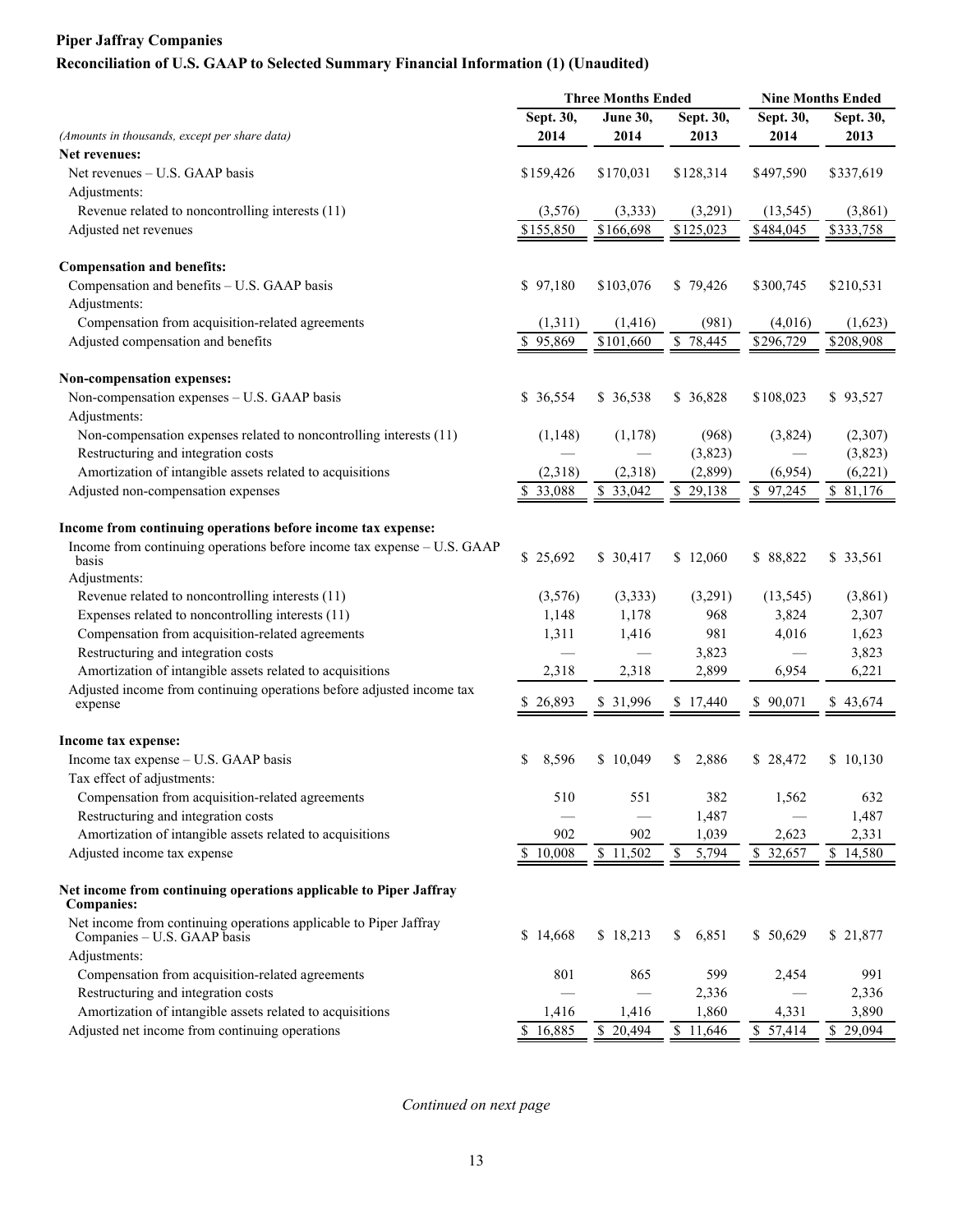|                                                                                                                       |    |           | <b>Three Months Ended</b> |           |          | <b>Nine Months Ended</b> |          |    |           |  |
|-----------------------------------------------------------------------------------------------------------------------|----|-----------|---------------------------|-----------|----------|--------------------------|----------|----|-----------|--|
|                                                                                                                       |    | Sept. 30, | <b>June 30,</b>           | Sept. 30, |          | Sept. 30,                |          |    | Sept. 30, |  |
| (Amounts in thousands, except per share data)                                                                         |    | 2014      | 2014                      |           | 2013     |                          | 2014     |    | 2013      |  |
| Net income from continuing operations applicable to Piper Jaffray<br>Companies' common shareholders:                  |    |           |                           |           |          |                          |          |    |           |  |
| Net income from continuing operations applicable to Piper Jaffray Companies'<br>common stockholders – U.S. GAAP basis | \$ | 13,552    | \$16,717                  | S.        | 6,213    |                          | \$46,386 |    | \$19,692  |  |
| Adjustments:                                                                                                          |    |           |                           |           |          |                          |          |    |           |  |
| Compensation from acquisition-related agreements                                                                      |    | 740       | 794                       |           | 543      |                          | 2,248    |    | 892       |  |
| Restructuring and integration costs                                                                                   |    |           |                           |           | 2,118    |                          |          |    | 2,103     |  |
| Amortization of intangible assets related to acquisitions                                                             |    | 1,308     | 1,300                     |           | 1,687    |                          | 3,968    |    | 3,502     |  |
| Adjusted net income from continuing operations applicable to Piper Jaffray<br>Companies' common stockholders          | S. | 15,600    | \$18,811                  |           | \$10,561 |                          | \$52,602 |    | \$26,189  |  |
| Earnings per diluted common share from continuing operations:                                                         |    |           |                           |           |          |                          |          |    |           |  |
| Earnings per diluted common share $- U.S. GAAP$ basis                                                                 | \$ | 0.90      | \$<br>1.11                | S.        | 0.42     | \$.                      | 3.11     | \$ | 1.29      |  |
| Adjustments:                                                                                                          |    |           |                           |           |          |                          |          |    |           |  |
| Compensation from acquisition-related agreements                                                                      |    | 0.05      | 0.05                      |           | 0.04     |                          | 0.15     |    | 0.06      |  |
| Restructuring and integration costs                                                                                   |    |           |                           |           | 0.14     |                          |          |    | 0.14      |  |
| Amortization of intangible assets related to acquisitions                                                             |    | 0.09      | 0.09                      |           | 0.12     |                          | 0.27     |    | 0.23      |  |
| Adjusted earnings per diluted common share from continuing operations                                                 |    | 1.03      | \$<br>1.25                |           | 0.72     |                          | 3.52     |    | 1.71      |  |

*This presentation includes non-GAAP measures. The non-GAAP measures are not meant to be considered in isolation or as a substitute for the corresponding U.S. GAAP measures, and should be read only in conjunction with our consolidated financial statements prepared in accordance with U.S. GAAP.*